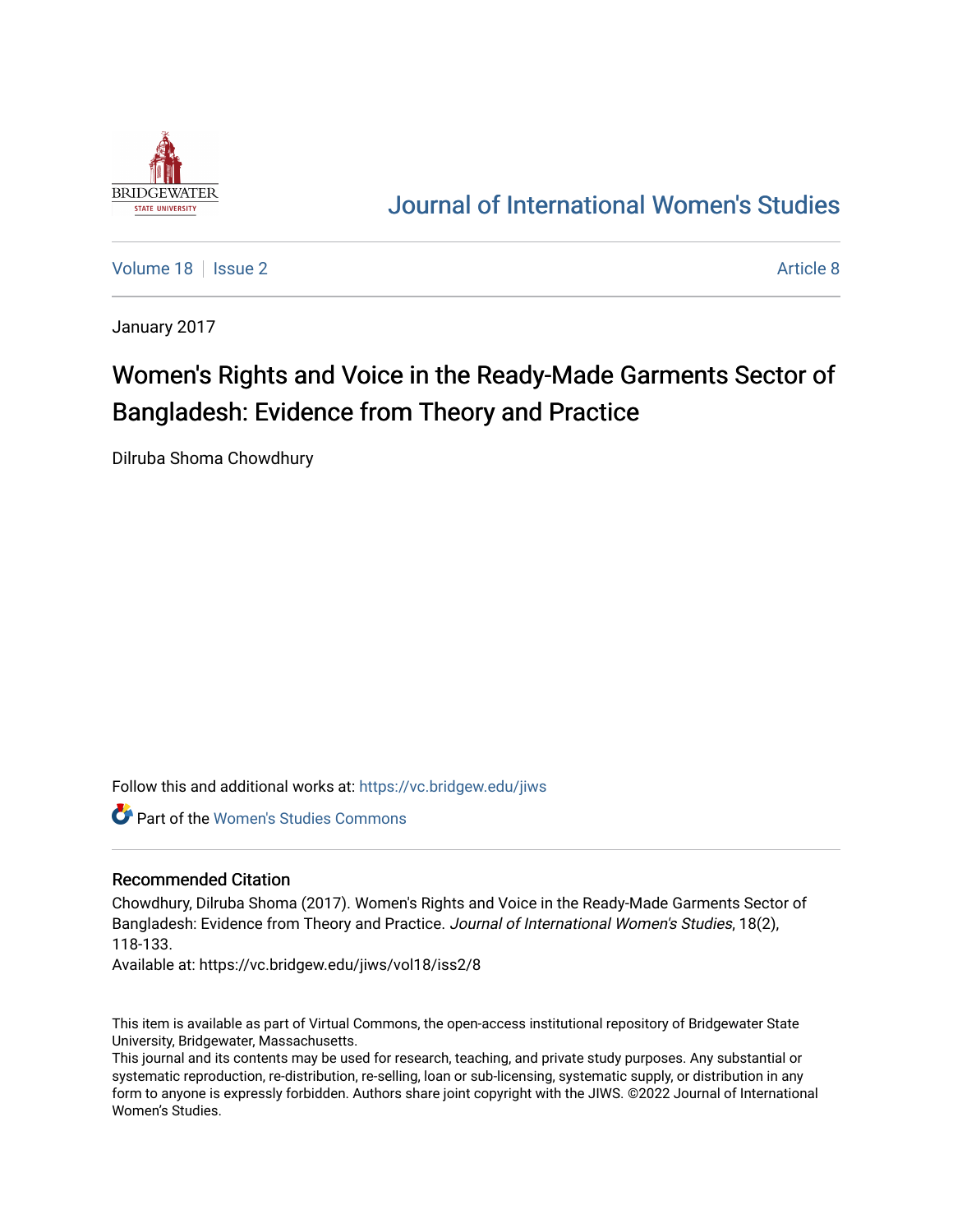Chowdhury: Women's Rights and Voice in the Ready-Made Garments Sector

This journal and its contents may be used for research, teaching and private study purposes. Any substantial or systematic reproduction, re-distribution, re-selling, loan or sub-licensing, systematic supply or distribution in any form to anyone is expressly forbidden. ©2017 Journal of International Women's Studies.

## **Women's Rights and Voice in the Ready–Made Garments Sector of Bangladesh: Evidence from Theory and Practice**

Chowdhury Dilruba Shoma<sup>[1](#page-1-0)</sup>

## **Abstract**

Since the 1980s, the ready-made garments (RMG) sector has opened up the door that allowed poor people, particularly women, to potentially lead a better life in Bangladesh. Economic globalisation has led to the growth of more employment opportunities for those women who are from the most disadvantaged sector of the society and the greatest beneficiaries of employment in the RMG sector as they have gained the power to earn. However, these women workers are also the most vulnerable to the weak legal provisions and compliance enforcement of this sector. Given the situation, the intention of the study is to highlight a bridge between group theories and institutional models through an advanced policy model-process to uphold the rights and enhance empowerment of women labourers in the RMG sector of Bangladesh. Using group theories, the study shows that decision making in the RMG sector has given high concentration to a few policy actors who are economic elites, such as entrepreneurs, and has given highest priority to achieving monetary returns. Evidence from research proves that the trade unions are virtually absent and therefore, women workers' collective bargaining activities for addressing their grievances is limited (Mahmud & Kabeer, 2003, p.33). Moreover, literature suggests that the factory owners are vigilant to the threat of stakeholders like unions or employees' associations and are largely responsible for causing unhealthy management-labour relations in RMG (Afsar, 2004, p. 142; Khan, 2004, p. 173).This has led to the violation of Bangladeshi women workers' basic rights, including equal pay, job security and trade unionism, and labour standards such as health and safety issues. The study argues that, inadequate legislative enforcement, 'for ensuring labour rights as well as codes of conduct' largely ignore women workers' voice and rights in the elite-led RMG sector of Bangladesh.

*Key words:* Ready-made garments, Group theory, Institutional model, New-policy model process, Bangladesh.

## **Introduction**

 $\overline{\phantom{a}}$ 

Since the 1980s, the rise of the ready–made garments (RMG) sector has opened up the door that made it possible for poor people, particularly women, to potentially lead a better life in Bangladesh (Kabeer, n. d, para. 31; Kabeer & Mahmud, 2004, p. 95; Kibria, 2004, p. 61; Feldman,

- [dilruba.shoma@bb.org.bd.](mailto:dilruba.shoma@bb.org.bd) She had been graduated from the Crawford School of Public Policy 'Master of Public Policy, specialising in Development Policy' at 'The Australian National University' in 2012-2013.
- Acknowledgements: the author acknowledges sincere gratitude to Dr. Kate Wilson, former Academic Adviser Crawford School of Public Policy, 'The Australian National University' and Adjunct Associate Professor, University of Canberra for her direct supervision and kind suggestions in preparing the manuscript. All the views in the paper are author's own and not by the Bangladesh Bank.

<span id="page-1-0"></span><sup>&</sup>lt;sup>1</sup> Chowdhury Dilruba Shoma is a joint Director in the SME & Special Programs Department of Bangladesh Bank, The Central Bank of Bangladesh, Head Office, Dhaka, Bangladesh. dilrubashoma131@yahoo.com,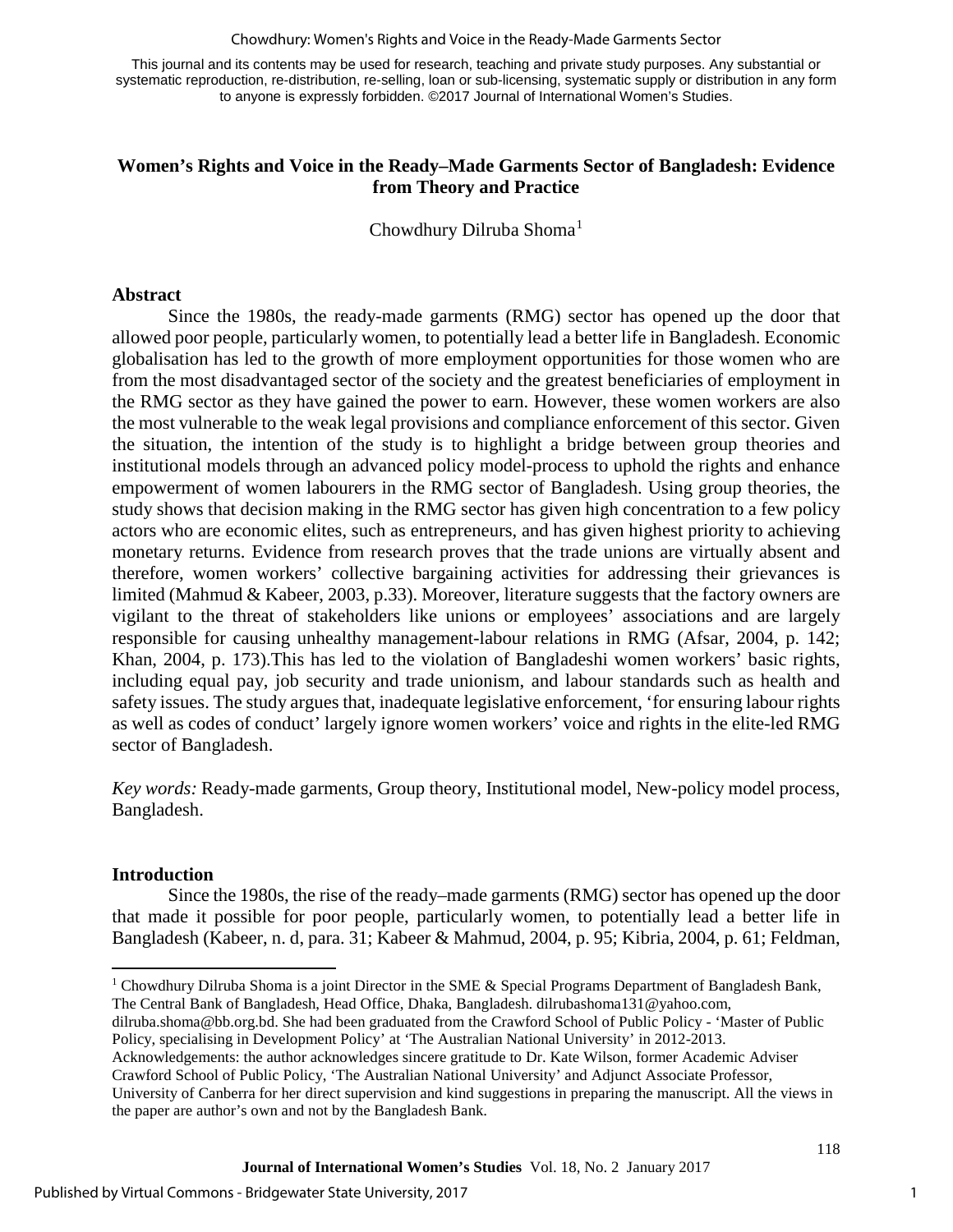2009, p. 270). The RMG sector has created a remarkable employment scope for Bangladesh. In fact, women from the most disadvantaged sector of the society are the greatest beneficiaries of employment in the RMG sector as they have gained the power to earn and have more voice at home (Rahman, 2013, p. 9). Over the past decades, these women RMG workers have been significantly contributing to the industrialisation of Bangladesh (Kibria, 2004, p. 62). It is estimated that exports by the RMG sector, the single most significant sector in the economy of Bangladesh, rose from US\$0.03 billion to US\$24.49 billion between FY(financial year) 1984 and FY2014. Over the period, the industry's contribution to the country's exports has grown from 3.89 percent to 81.20 percent (Bangladesh Bank, 2014, p. 89; ADB, 2016, p. 112; BGMEA, 2015). Further, this fastest growing manufacturing industry has made a significant contribution of foreign exchange earnings and, after remittances; the sector is the second largest source of foreign currency in Bangladesh (Muhammad, 2011, p. 23).

The share of RMG exports has played a vital role in enhancing the Gross Domestic Product (GDP) of Bangladesh (Kabeer & Mahmud, 2004, p. 138). The Export Promotion Bureau in Bangladesh estimated that the RMG exports rose from 0.54 percent of GDP in the FY1985 to 19 percent in FY2010, while at the same time, the total exports to GDP increased from 6 percent to 20 percent. Moreover, during the last five years this export oriented industry have been contributing 30 percent of the country's industrial growth (Rahman, 2013, p. 6, 8). In 2006, the World Bank reported that roughly 10 million workers directly or indirectly maintained their livelihood on RMG, and the sector, by itself, accounts for about 40 percent of the industrial employment in Bangladesh (Kabeer, n. d, p. 31; Morshed, 2007, p. 27). The RMG industry has not only created a proficient sector, but also gradually relieved the country from the unemployment burden by creating a huge source of employment in Bangladesh (Rahman, 2013).

However, these female workers of the RMG sector are the most vulnerable to its weak legal provisions and compliance enforcement (Ahmed, 2004, p. 38; IFC, 2011, p. 3). This might be because the absence of trade unions, poor working conditions, low-skill, low-wage segment of production, limited child care facilities, inadequate health services, informal recruiting and irregular payments, job insecurity and sudden termination, wage discrimination, low level of education, long working hours, overtime without payment, violent behavior and sexual harassment worsen the vulnerability of the female workforce and that undermines their rights, benefits and opportunities in the RMG sector of Bangladesh (Ahmed, 2004, p. 40; Khan, 2004, p. 169; Rahman, 2013, p. 18). For instance, employees in the RMG sector of Bangladesh receive an average of US\$69 per month, which is US\$ 0.24 per hour. This "malnutrition" wage of RMG workers is the lowest in the world. Meanwhile, Bangladesh has grown to be the second leading global RMG exporter after China with an increase in market share from 2.6 percent in 2000 to 4.3 percent in 2009 (IFC, 2011, p. 12; Muhammad, 2011, p. 24; Ahamed, 2012, p. 7).

In the study, section I discusses the theoretical construction focusing on the 'group' and 'institution' model to address the aforementioned challenges and obstacles faced by the women's workforce. Section II explores the feminisation of the RMG labour market in light of global trade integration. Section III evaluates the current situation of Bangladeshi women workers concentrating on their grievances relating to labour rights and the sub-section of the study deals with the effects of the limited activities of trade unions on female labourers' voice and security in RMG. Section IV offers some recommendations by providing a new policy model-process rooted in both the group and institutional models and thereby, highlighting women workers' improved productivity and quality through supporting compliance with the laws to uphold their rights and voice and enhance empowerment in the RMG sector of Bangladesh. Section V concludes.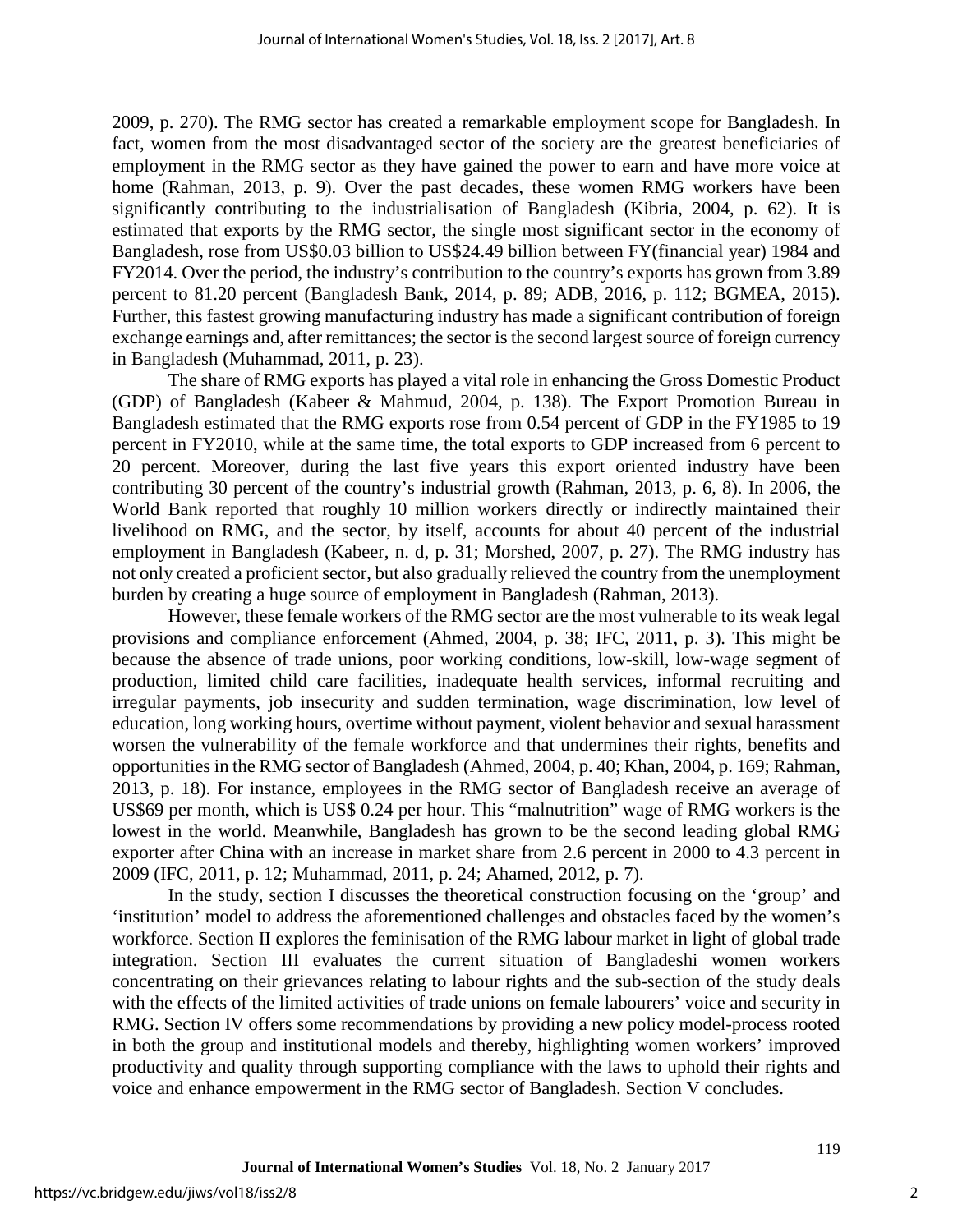#### **Theoretical Framework**

The study will argue that the following two theories and models are often used in policy science to explain the nature of policy making and to communicate policy outcomes (Krafts  $\&$ Furlong, 2010, p. 67). In the institutional model, both government and entrepreneurs work in a partnership in which the government provides adequate legal power, rules for decision making, financial and human resources support (Krafts & Furlong, 2010, p. 68). However, one limitation of this model is that often the government may transfer the managerial responsibilities to entrepreneurs without giving adequate financial and technical assistance (Devas, 2005, p. 5).On the other hand, in group theories, policy interventions are aimed at supporting the trade union groups, NGOs, donors, business groups and public officials that could provide countervailing powers to others (Krafts & Furlong, 2010, p. 68). This balance is important because no single interest group can influence the policy making process. However, in this model often one organised group can undermine the leadership of bureaucrats to implement policies of their own choice (Krafts & Furlong, 2010, p. 68).

In Bangladesh, decision making in the RMG sector, following the institutional model, has been concentrated in the hands of a few policy actors who are economic elites, for instance, entrepreneurs, and are focused purely on profit (Krafts & Furlong, 2010, p. 70; Morshed, 2007, p. 156). These RMG entrepreneurs, who are vigilant to the threat of other stakeholders such as unions or employees association, advocated for policy choices from their available options which ignored the values and rights of female labourers (Afsar, 2004, p. 142). Furthermore, there is no bureaucratic institutional legislation to regulate the framework of RMG enterprises (Ahamed, 2012, p. 2-3). The rationale behind this, close alignment of politicians and the factory owners has developed 'the selfish concentration' that undermined the leadership of public officials (Manzer, 1984, p. 582; Krafts & Furlong, 2010, p. 69). This has reduced the capacity of public officials to make the factory owners accept unionisation. Hence, strengthening the hand of the entrepreneurs hand is responsible for the lack of healthy management-labour relations in RMG (Khan, 2004, p. 173). Additionally, workers in RMG have been unable to cultivate a collective bargaining culture (Ahmed, 2004, p. 39).In this way, the limited activities of trade unions has restricted the potential for women labourers' collective bargaining activities in addressing their grievances in RMG. This is why the involvement of women labourers has been less influential in making their demands heard and achieving better deals in RMG (Wagle, 2000, p. 208; Afsar, 2004, p. 142).

#### **Globalisation: Feminisation of Labour Market**

Economic globalisation has opened up opportunities for setting up new industries, harmonisation of remittances and employment generation, as well as had a potential positive impact on wages to ensure productive values in the poor developing countries (Kabeer, n.d, para. 4; Roderick, 1999, p. 708; Rama 2002, p. 162; Morshed, 2007, p. 129). Thus, integration between global and local markets has been boosted. Furthermore, globalisation has been beneficial, in particular, for those small countries which have given high emphasis on comparative advantage and are endowed with only a small scale domestic market. This specialisation regarding technological advancement and attraction of foreign direct investment linkages has been gained through participating in globalisation. Particularly, the impact of trade openness had positively been noticed by the growing movement of foreign capital because costs of production in developed industrialised nations have been raised (Kabeer, 2004, p. 5; Morshed, 2007, p. 22). Industrialised nations' capital flows had caused delocalisation of labour–intensive production to the low cost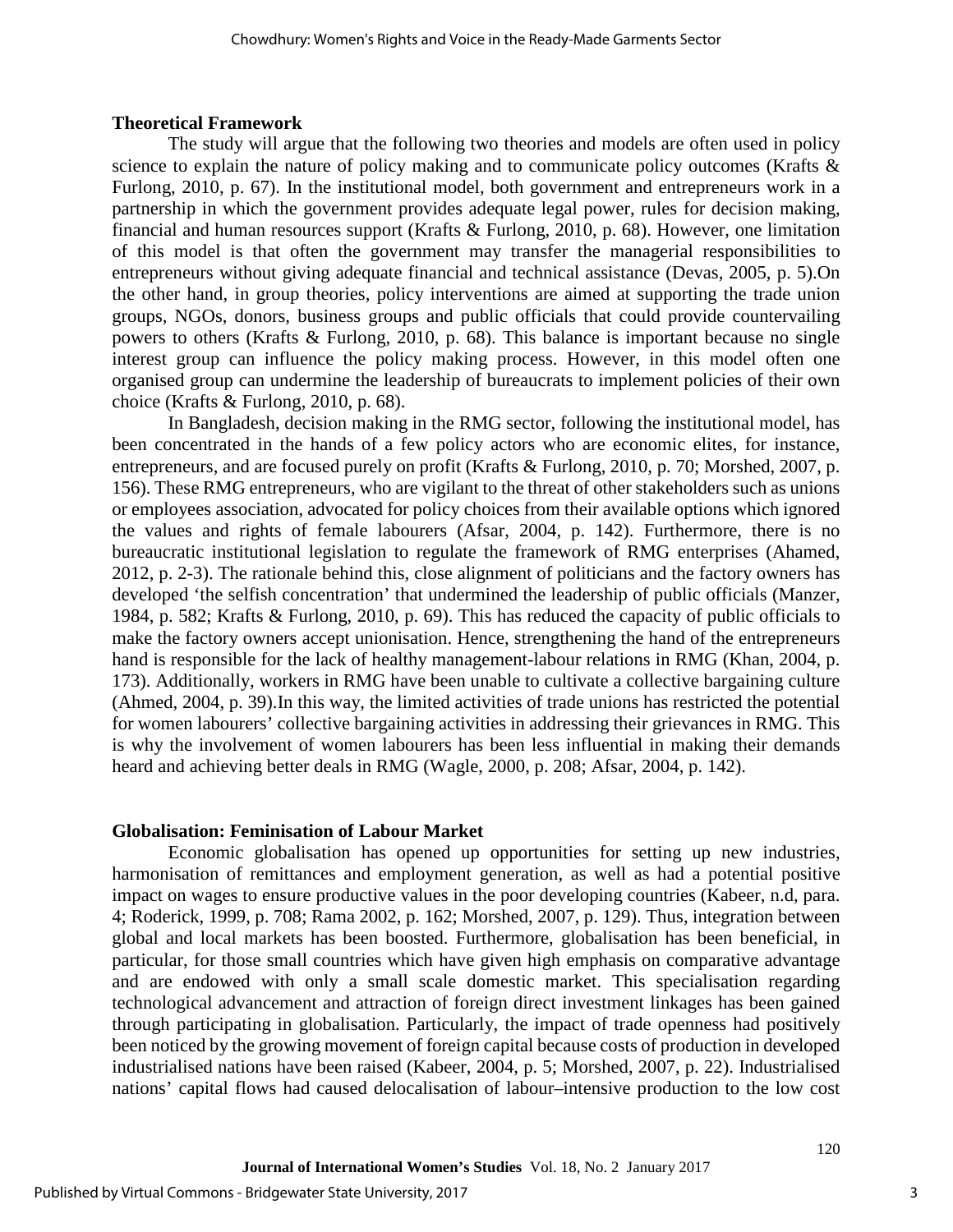developing countries into different sectors such as food processing, textile or garment industries (Kabeer, 2004, p. 5; Rama, 2002, p. 148; Morshed, 2007, p. 11). Moreover, these capital flows in developing countries have increased their productivity at domestic level. This has also raised the demand for their labour force and thereby has created greater opportunity to; generate employment and increase the earnings of the labourers (Rama, 2002, p. 148).

In most cases, developed nations' industrial relocation had brought benefit to Bangladesh to enjoy quota-free status in the North American market and duty free and quota-free access to the European Union market (Morshed, 2007, p. 29). Accordingly, these efforts have led to the cultivation of efficient management of industrialisation and brought together a favourable atmosphere for the growth and advancement of RMG in Bangladesh (Morshed, 2007, p. 22; Rahman, 2008, p. 25). In addition, in the early 1990s, the government of Bangladesh initiated a comprehensive trade reform policy that included a substantial reduction on tariff barriers, removal of quantitative restrictions on imports and the opening of a floating exchange rate system to encourage the external feasibility of RMG exports so as to promote this important sector of the economy (Morshed, 2007, p. 47; Ara & Rahman, 2008, p. 3; Rahman, 2008, p. 29).

Additionally, the increasing investment in RMG created an opportunity for mostly young, less educated and unskilled women who had few options for employment and were prepared to work for low wages. The increased participation of young female workers ultimately produced the feminised pattern of the labour force (Kabeer & Mahmud, 2004, p. 148; Hossain et. al., 2013, p. 198).The Bangladesh Garment Manufacturer and Exporters Association (BGMEA) in 2013 estimated that between FY1984 and FY2013 the number of RMG enterprises had been increased from 134 to 5876. The labour force survey in 2002-2003 and 2005-2006 reported that the participation of women in Bangladesh in the organised labour market grew sharply from 5.4 million to 12.1 million in the ten years between 1996 and 2006 (BBS, 2008, p.58). In this regard, the RMG sector has made a significant achievement in enhancing Bangladeshi women's participation in the labour market from 7.9 percent to 16.8 percent in 2000-2013 (ADB, 2016, p. 112), as Kholsa (2009, p. 294) noted this growth in participation is "a pointer to the social changes taking place". In FY2013 the sector by itself has employed four million workers compared to 0.04 million in FY1984.Of these RMG workers, 85 percent (3.40 million) are women, the highest share of employment in the formal manufacturing industry of Bangladesh (Islam & Zahid, 2012, p. 82; BGMEA, 2014).

Bangladeshi women labourers' access to the RMG sector is facilitated by their 'soft and nimble fingers' and their historical participation in 'dress making and sewing' at home (IFC, 2011, p. 11; Hossain et al., 2013, p. 202). Kabeer (1991) categorised the primary motives of women labourers on the basis of pull (positive) and push (negative) factors behind joining the RMG markets in Bangladesh. Kabeer has given emphasis on one hand to pull factors, primarily economic incentives, and on the other hand, to push factors such as the loss of a male guardian as the reason for women moving towards employment. On the whole, women are encouraged by better wage prospects for getting married and bearing and rearing of their children (Absar, 2001, p. 7; Khosla, 2009, p. 293; Souplet-Wilson, 2014, p. 21). A study by Khan (1993, p.116) added that in Bangladesh women have to balance three roles: manage households, work to get wages and take responsibilities for child bearing and rearing. It is already well established that women's income contributes about 90 percent to the family's health, nutrition and children's education as against only 38 percent by men (IFC, 2011, p. 19).

Evidence from research showed that economic development has also stimulated cultural developments that are changing the society and transforming the position of women into one of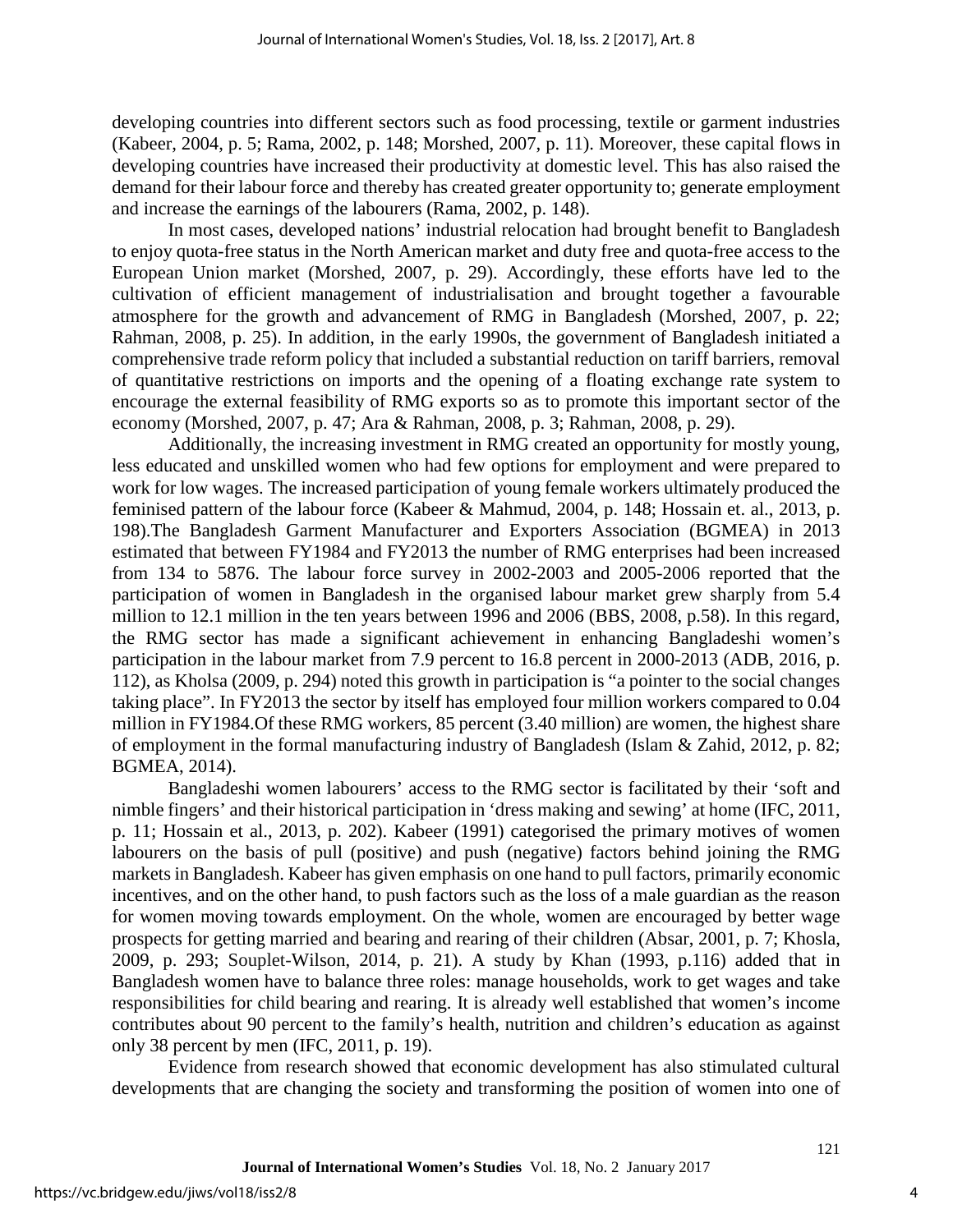equality rather than subordination (Ingle hart et al., 2004, p. 5). The increased participation of women workers in the RMG market has allowed them to create a bargaining tool inside the household because they have already established their importance and are now perceived as valued members in family decisions, due to the greater role they play in family earnings. Accordingly, they are increasingly allowed to; take decisions about family planning and postpone early marriage, challenge the dowry practice, increase their purchasing power (Kabeer, n. d, para. 40), help aging parents after they get married, access bank account, send their daughters to school and participate in health and education development (Kabeer, n. d, para. 41; Kabeer & Mahmud, 2004, p. 152; Morshed, 2007, p. 64; Khosla, 2009, p. 293; Feldman, 2009, p. 280; Souplet -Wilson, 2014, p. 22).Moreover, remittances have raised the purchasing power of household recipients of RMG migrant workers. For instance, the joint study of Pakistan Institute of Labour Education and Research and South Asia Alliance for Poverty Eradication (2009) found that migrants' household income increased from 22 percent to 43 percent after sending remittances to their village homes (IFC, 2011, p. 19). There is no denial that access to a relatively well-paid job in the RMG sector has given Bangladeshi women the possibility of making strategic life choices compared to other occupations such as domestic work (Morshed, 2007, p. 142; Souplet-Wilson, 2014, p. 14).

Nevertheless, female RMG labourers do not always have access to the appropriate livingwage standards according to International Labour Organisation (ILO) convention (IFC, 2011, p.12).In fact, due to widespread illiteracy, lack of consciousness regarding legal rights and lack of valid appointment letters, millions of women RMG labourers are now vulnerable to being sacked at a moment's notice without receiving any benefits (Khan, 2004, p. 186; Morshed, 2007, p. 101). For example, in the mid-1990s only 15 percent of labourers in developing countries were privileged to enter the job market with formal wage contracts (Kabeer, n. d, para. 90). In addition, female RMG workforce has not been actively involved in trade unions with respect to labour rights (Hossain et al., 2013, p. 208). Therefore, they cannot unionise their demand even for improving the national minimum wage.

#### **Current Situation of Women RMG Workers**

Bangladesh is already a signatory to the ILO convention and has adopted a 'code of conduct<sup>[2](#page-5-0)</sup> (Ahamed, 2012, p. 13). The Government of Bangladesh is, in principle, responsible to provide adequate support to the RMG sector in Bangladesh under the Labour Act of 2006 (IFC, 2011, p. 11). There is some legislation concerning the rights of women workers in the RMG sector of Bangladesh. However, most of this legislation has not been observed in practice (Kabeer, n. d, para. 58). The reason behind this is that, there has not been any compliance certification system that could work as a 'bargaining tool' to the factory owners in complying with the codes of conduct (Rahman, 201[3](#page-5-1), p. 25). According to the labour law of  $2006^3$ , a woman worker is entitled to maternity leave and child care facilities (IFC, 2011, p. 13).Nonetheless, the enforcement of the

 $\overline{\phantom{a}}$ 

<span id="page-5-0"></span><sup>&</sup>lt;sup>2</sup> The fundamental principles of Code of Conducts (COC) have been adopted from the principles of international human rights norm as outlined in International Labour Organisation (ILO) Convention such as Article 87 ' Freedom of Association and Protection of the Rights to organise', Article 98 'Right to Organise and Collective Bargaining', Article 100 ' Equal Remuneration', Article 105 'Abolition of Forced Labour', Article 111 'Non-discrimination (Employment and Occupation)', Article 138 'Minimum age convention', Article 142 'health and safety compensation', Article 154 '8 hours working hour' (ILO 2000).

<span id="page-5-1"></span><sup>&</sup>lt;sup>3</sup>Section 46 'Maternity leave of 16 weeks with pay after being served for minimum period of 6 months'. Section 94 'one "children room" is required for every 40 female workers with children below 6 years of age.' Section 123(1) workers must be paid within 7 working days (Labour Law 2006).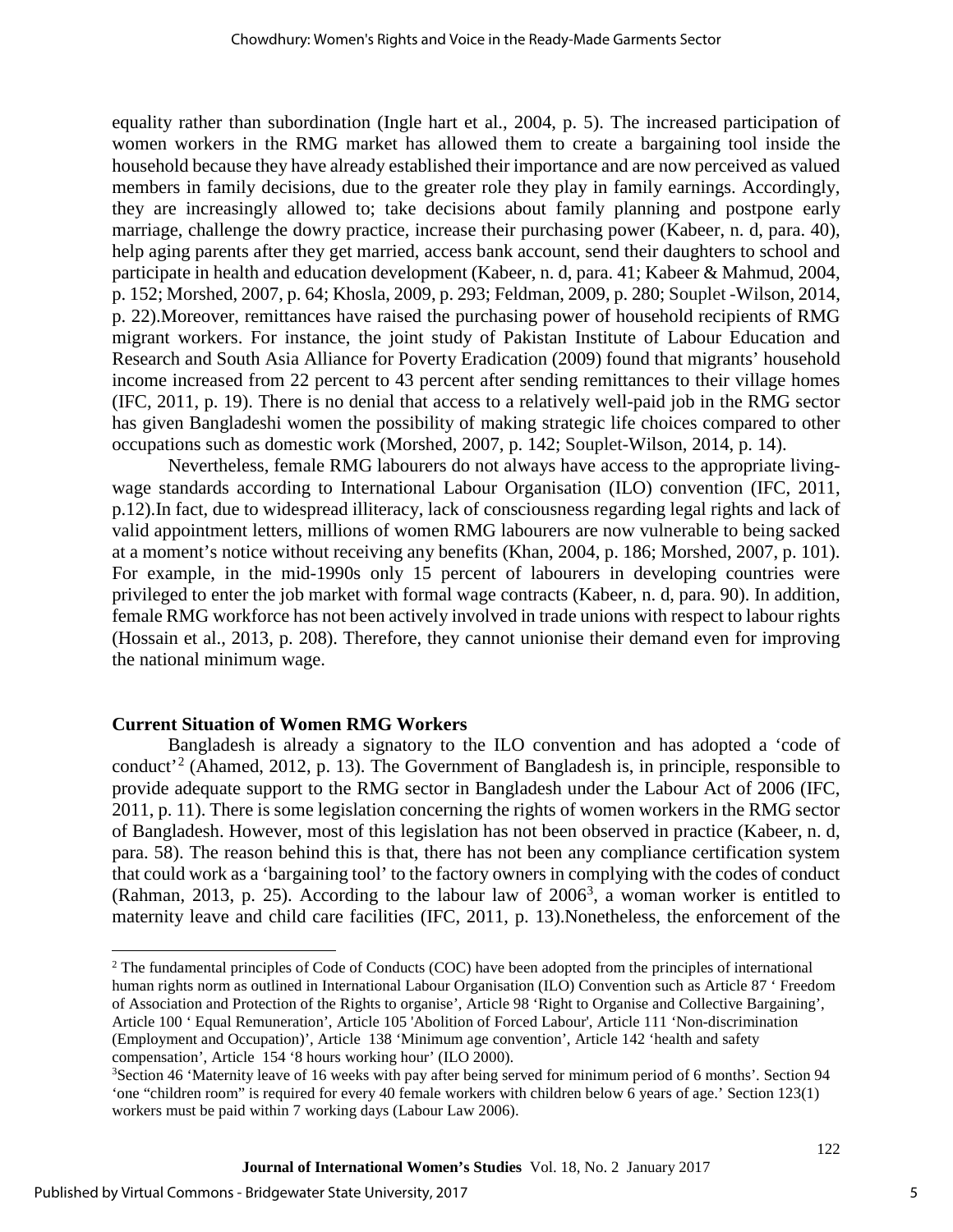legal provisions is frequently violated by RMG owners (Ahamed, 2012, p. 9). In most cases, factory owners approve leave without pay or pay less to female workers rather than allow women to enjoy and use the fully paid maternity leave which is their right. Therefore, female labourers often fail to benefit from their rights in the RMG sector because of the weak implementation process of this legislation (IFC, 2011, p. 12).The argument here is that, the factory owners have overlooked the rights of the women because of compliance, low levels of education, powerlessness and marginalisation of the women labourers in the RMG sector of Bangladesh (Wagle, 2000, p. 218; Afsar, 2004, p. 142).

When the RMG sector was being opened up, women labourers were favoured for their socio economic vulnerabilities and because of the perceived sincerity and law abiding nature of women and the abundant supply of female labourers (Morshed, 2007, p. 34). Furthermore, the RMG factory owners preferred women workers as trustworthy, obedient, less confrontational and susceptible to anti-management propaganda from outsiders (Khan, 2004, p. 169; Feldman, 2009, p. 284). Additionally, the reason for choosing women was their compliance to accept lower wages than men (Rama, 2002, p. 164; Morshed, 2007, p. 34; Hossain et al., 2013, p. 203).

A study of international finance corporations in 2007 found that female RMG labourers earned 15.9 percent less than that of their male co-workers. A recent report of the United Nations on millennium development goals (MDGs) estimates that globally women earn 24 percent below their men counterparts. These wage gaps holds women workers back from enjoying the real value of their economic participation. Lyons and Smith (2008, p. 4, 15), in a study of Australia, found that although men and women had similar education and years of working experience, a majority of women workers were receiving a lower remuneration rate compared to male counterparts, while performing the same jobs. Since 1975, international agreements on economic, social and cultural rights (ICESCR) for ensuring equal rights of wages, have been aimed at equivalent jobs to maintain a better living standard together with safety and good quality working conditions for both male and female workers (Sawer et al., 2009, p. 74). On the basis of ICESCR convention, several countries have already taken positive measures for implementing gender wage equality by overcoming the gaps in the existing pay structure.

Despite the law being passed, however, many employers ignore the principle of equal pay for equal work, and huge differences still exist in the overall earnings of males and females in RMG. In 2000, a study by Paul-Majumder and Begum concluded that compared to 15 percent of men counterparts, 73 percent of women RMG workers were receiving less than the minimum wage. This inherent gender wage differential has occurred as a result of the reproduction of traditional masculine practices that reflect the views of gender-segregated Bangladeshi society, where the male in employment is considered as the family bread winner and the women are given the responsibilities of care giving in the family (Morshed, 2007, p. 46; Hossain et al., 2013, p. 203). For that reason, women's work is considered less valuable and therefore women are paid less, as secondary earners. Furthermore, majority of the women are used as operators, the lowest segment of the workforce in RMG, which commands the least power in negotiating at the enterprise level to establish the gender based wage equality for women workers (Morshed, 2007, p. 46).

One statistics shows that unit labourer cost per hour is US\$ 0.25 in Bangladesh, compared to US\$ 0.35 in China, US\$ 0.40 in Pakistan, US\$ 0.40 in Vietnam and US\$ 0.60 in India (Hossan et al., 2012, p. 208).The low cost of wages has made the RMG workforce in Bangladesh the cheapest in the world. While the comparative advantage of cheap labour and low opportunity costs provided competitive strength to Bangladesh in the RMG sector (Morshed, 2007, p. 33), however,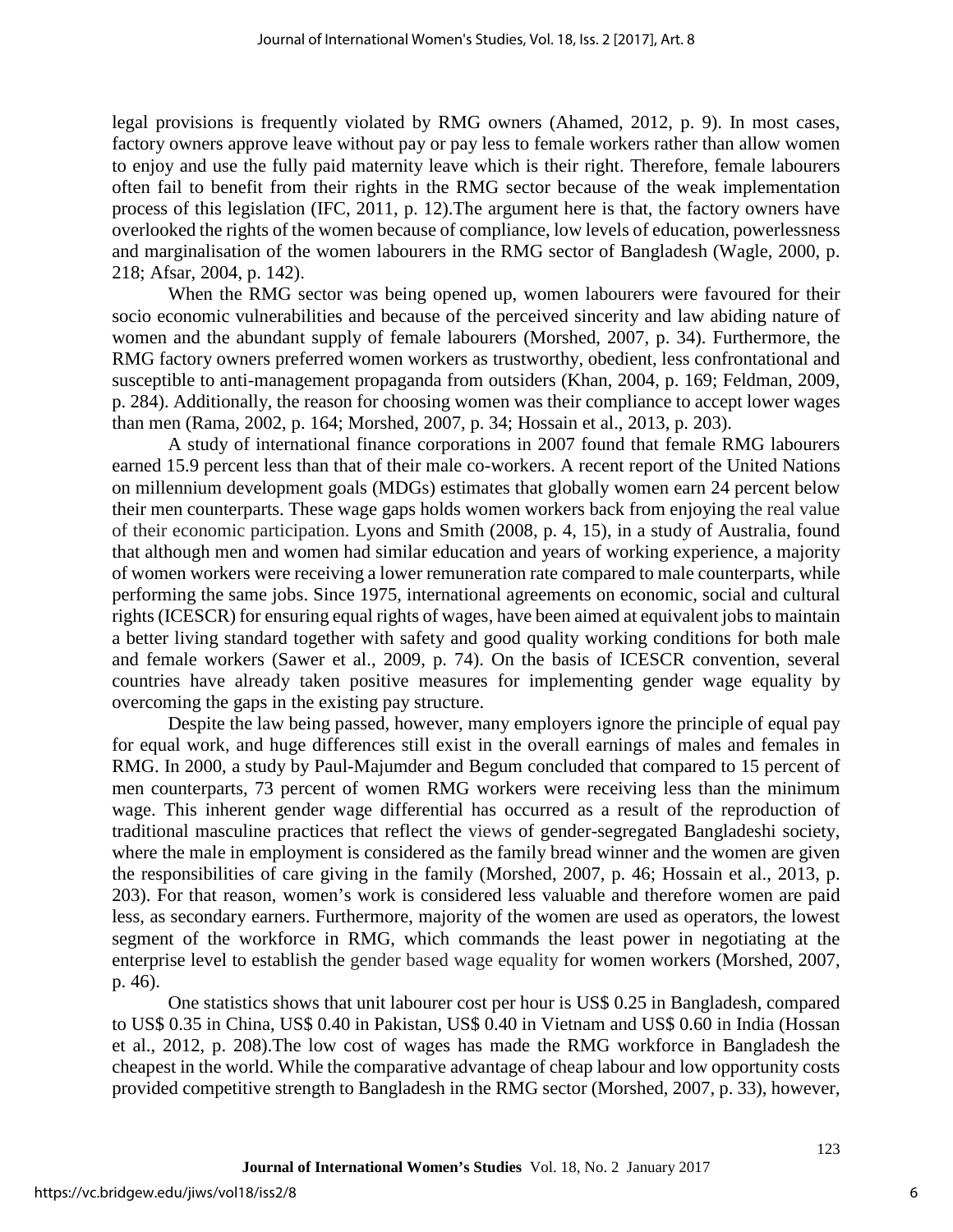women labourers are mainly concentrated in low-wage, low-efficiency and low-technology production (Rahman, 2013, p. 15; Khan, 2004, p. 170).This has resulted in women workers' low productivity in the RMG sector of Bangladesh (ILO, 2005; Ahamed, 2012, p. 10).A study by Siddiqui and Farah (2011, p. 4) also found that globally low skilled workers share the most unprotected, exploited labour force. In 1999, Rodrik established a strong correlation between wages and productivity in the manufacturing sector. Low wages may eventually increase RMG labourers' performance to low economic rate of return. As a result, this low-return activities result lower GDP growth rate, generate low level of government revenues and thereby, ultimately may hamper country's national economy in the long run.

These unjust labour practices have ultimately led to disorganised and spontaneous labour unrest in RMG. Nevertheless, the negligence of policy makers, therefore, is also responsible, because they failed to tackle the root causes behind the negative sentiments and anti-social behaviour of deprived workers. For instance, in 2010, dozens of factories were closed down by thousands of workers who were demanding an increasing the national minimum wage from US\$ 24 to US\$ 72 and safe working conditions in RMG (English, 2013, p. 77). Many RMG workers were killed and tortured in struggling to ensure legal rights and decent living standards. After months of clashes of more than 80 incidents of labour unrest and injuries of 988 workers, the national minimum wage board (NMWAB) and RMG owners determined a basic wage of US\$43 per month for RMG employees in November 2010. Further, a new minimum wage of \$68 per month was settled in December 2013, which is however still far behind, in comparison with the Asian Floor Wage Alliance's 2015 estimated living wage rate of \$295 per month. Thus, there is an enormous gap between women RMG workers' minimum wage and the estimated living wage. In effect, the minimum wage is in no way adequate to cover their basic needs of food, shelter and health at current prices.

In addition, labour unrest has occurred production disruption, which delayed product shipments and made a bad image for the RMG industry. Accordingly, some international buyers have cancelled their orders and moved to other markets. This decline in RMG exports may have a negative effect on export income, balance of payments, foreign exchange reserves and employment in Bangladesh, which may hinder the sector and the national economy, as well (Ara & Rahman, 2009, p. 3).

The Factory Rules of 1979 prescribed occupational safety and health standards for RMG workers in Bangladesh (Ahamed, 2012, p. 13). However, weak compliance enforcement in most of the RMG factories not only limits these legislative frameworks but also ignores international labour standards and codes of conducts (IFC, 2011, p. 12; ILO, 2004). Therefore, many female workers are vulnerable to poor working conditions in RMG. These vulnerabilities may have a negative effect on women RMG workers' health in terms of malnutrition, infectious diseases, pregnancy complications and reproductive health problems (Muhammad, 2011, p. 25; Ahamed, 2012, p. 12). Moreover, female RMG workers are not entitled to health insurance facilities (Afsar, 2004, p. 143).

Furthermore, because of poor construction legislation, fire and collapse of buildings is common in the RMG sector and compensation following such incidents is rare even in the case of death of the workers (Ahamed, 2012, p. 13). For instance, on 24 April 2013 the collapse of the Rana plaza building housing five garment factories in the capital city Dhaka caused the deaths of 1136 together with injuries of around 2500 RMG workers. This deadly example of factory fire has been recognised as one of the most serious shocks in the garment industry since the 1990s and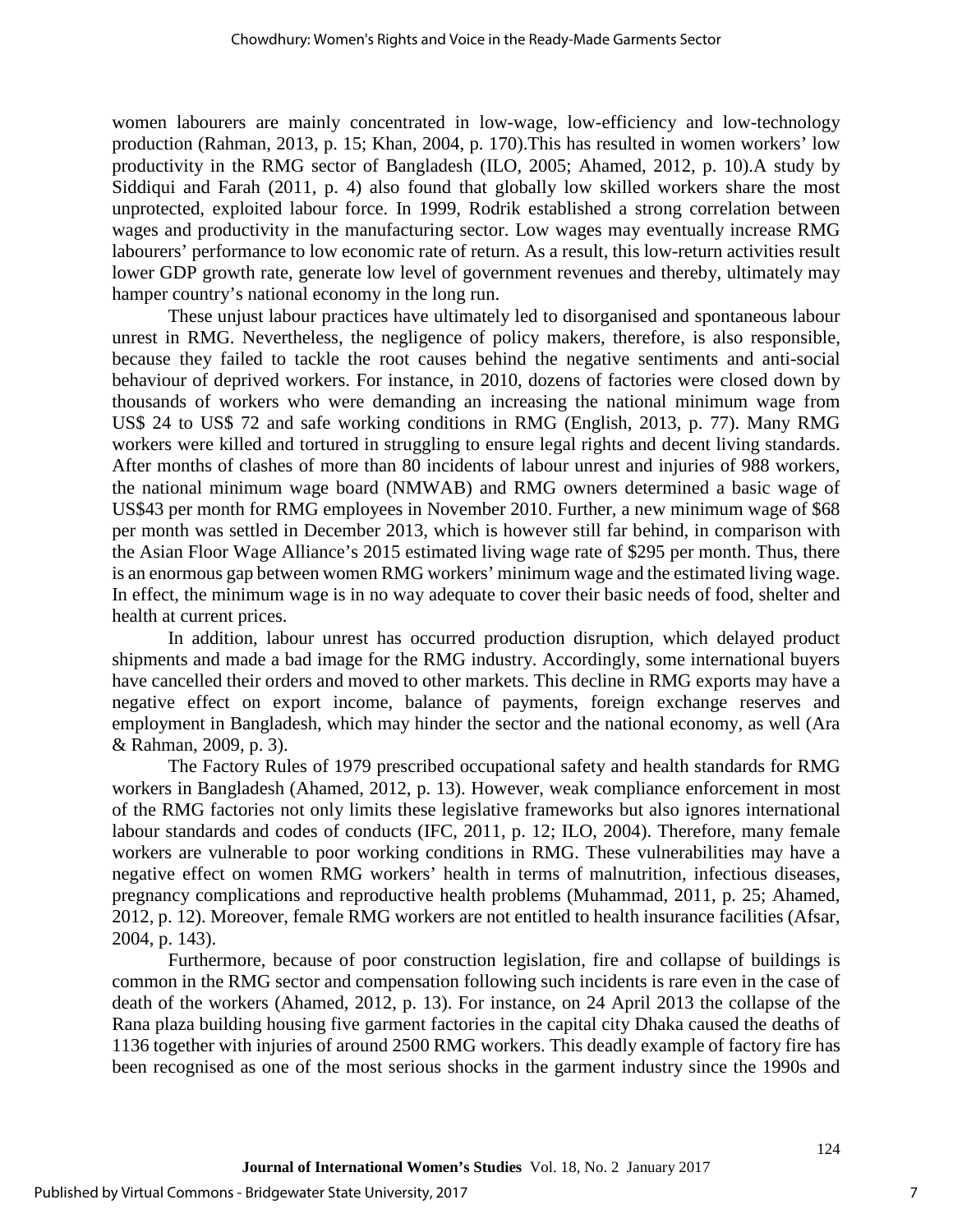proved that the factory safety conditions still were lagging significantly behind basic standard requirements.

Further to this, the creation of the US\$19.4 million Rana Plaza trust fund is still shorter than the amount needed of US\$40.0 million, to compensate the victims and their families. This is a violation of rights on work place injuries mentioned in article 121 of ILO convention. In most of the cases, factory owners influenced the labour inspectors by giving them bribes, so that they would not have to abide by the rules and regulations (Kabeer & Mahmud 2004, p. 156; Morshed, 2007, p. 106). In 2005, a study conducted by Neilsen showed that shortage of manpower plus financial inadequacies is another limitation that lies behind the inadequate performance of monitoring the safety issues in RMG (p. 565). In 2006, the Daily Star reported that only 20 labour inspectors are now engaged in inspecting around 50,000 of registered factories in Bangladesh (Morshed, 2007, p. 108).

Another common issue is that RMG owners frequently violate the legal requirement to pay monthly wages within the first seven working days of any month (Kabeer, 2004, p. 16; Morshed, 2007, p. 103). Moreover, the workers face restriction on their freedom of mobility. The argument here is that the worker's leaving in the factory may mean that the owners will have to recruit a new worker with high wages, which the employers consider not reasonable on both monetary grounds and saving time in production (Hossain et al., 2013, p. 204). On the other hand, the buyers often make delays in payment to RMG entrepreneurs (Kabeer, n. d, para. 33), which is why some RMG owners also appear not to pay the wages at the due time.

Besides, in order to increase the margin of profit, as well as carry on competitiveness, such as meeting the tight delivery deadlines for RMG products, the factory owners exploit the female labourers (Kabeer & Mahmud, 2004, p. 146; Islam & Zahid, 2012, p. 84) by forcing them to work more than the normal time of 8 hours (Feldman, 2009, p. 282). Furthermore, women workers are more likely than men to be cheated of their overtime wages (Rahman, 2013, p. 18; Hossain et al., 2013, p. 208).

Regarding the aforesaid discussions, it can be said that women workers' lack of legal rights includes job security, representation in worker committees and supervisory roles, while in addition social factors incorporating low education and lack of skill development and physical, verbal and sexual abuse and physical harassment and even death often impact on female labourers. All of this can lead to adverse effects on the productivity of the RMG (IFC, 2011, p. 12; Morshed, 2007, p. 102; Muhammad, 2011, p. 25). In most cases, the women workers feel insecure because of being taught by traditional values and religious beliefs that their good reputation could be destroyed if they disclose about sexual violence and would also reduce the marriage prospects of unmarried women (Morshed, 2007, p. 74). Accordingly, women workers are virtually treated as the 'slaves' of the RMG owners in Bangladesh (Ahamed, 2012, p. 3).

## **Trade Union: 'Rights' versus 'Voice'**

Both the laws and the constitution of the People's Republic of Bangladesh 1972 mandate the workers' right to join or form unions. [4](#page-8-0) However, evidence from research proved that trade unions are virtually absent from the RMG sector and therefore, women workers have low levels

l

<span id="page-8-0"></span><sup>4</sup> The Industrial Relations Rules, 1977 [Section 5 (1)] and the Labour Law, 2006 [Section 176] for obtaining registration as a federation or trade union. Article 38 'Every citizen shall have the right to form associations or unions, subject to any reasonable restrictions imposed by law in the interests of morality or public order' (The Constitution of Peoples Republic of Bangladesh 1972).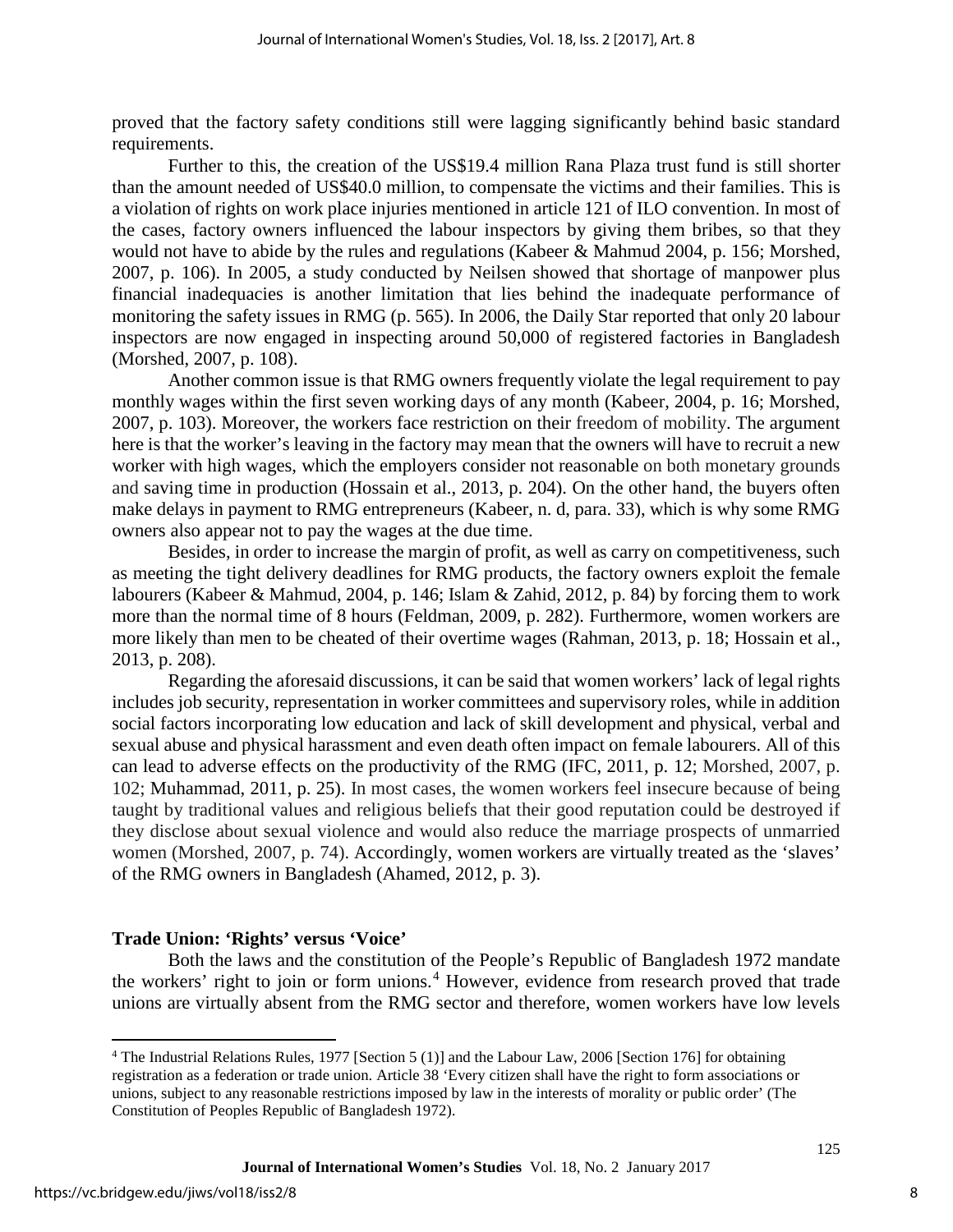of unionisation for addressing their grievances (Mahmud & Kabeer, 2003, p. 33; Kabeer & Mahmud, 2004, p. 152). It is estimated that trade union members in Bangladesh account for less than 10 percent of the entire workforce in RMG (Kabeer & Mahmud, 2004, p. 152). The main reason for this is that women lack knowledge about how to be organised and express their own voice in order to engage in careful discussion and debate for advancing their conditions.

In addition, the imposed legal restrictions mean that women do not realise the importance of their collective bargaining participation (Souplet-Wilson, 2014, p. 17). For instance, for a union to be registered, 30 percent of the workers of an RMG enterprise need to be members, and membership below this level would dissolve the union (Morshed, 2007, p. 88). Evidence proves that only 25 registered trade unions of 200 do not face obstacles to being actively involved in the RMG sector of Bangladesh. Under these circumstances, lack of a representative voice creates an obstacle for female labourers to organise themselves as a group and ultimately they may have little power to challenge the RMG owners in order to secure their rights as workers (Manzer, 1984, p. 584; Khan, 2004, p. 192; Kabeer & Mahmud, 2004, p. 152).

As a result of party political character, the unions do not appear to protect the interests of the ordinary RMG labourers (Morshed, 2007, p. 179; Muhammad, 2011, p. 23). Further, a number of top leaders in the trade unions are driven by the motivation of individual benefit, such as making money (Kabeer & Mahmud, 2004, p. 146). Accordingly, corrupt practices have made a significant contribution to the decline in the strength and credibility of the unions. Besides, the male dominated unions' cultivation of a patriarchal outlook has meant that women are often considered less important than men and thus their problems have been overlooked (Kabeer & Mahmud, 2004, p. 153; Morshed, 2007, p. 77). Hence, the unions have ignored many intrinsic values such as the basic needs and wants of the RMG labourers―legally minimum wage, societal investment―education, housing, human health and social safety―maternal rights, toilets, child care and harassment (Kabeer & Mahmud, 2004, p. 153; Khan, 2004, p. 169; Hossain et al., 2013, p. 207; Souplet-Wilson 2014, p. 17). At times the non-cooperative attitude of male co-workers has been a hindrance to the women being effectively engaged in trade unionism. So, women workers have shown less interest to get involved with trade unions (Hossain et al., 2013, p. 206).

#### **Policy Recommendations**

Despite the country's labour laws, the rights of women in the RMG sector are largely ignored (Ahamed, 2012, p. 14). This paper has found that, because of lack of concern about the needs and wants of this disadvantaged sector of the society, policy makers have overlooked the rights of women labourers while implementing policies (Waggle, 2000, p. 218). Accordingly, on one hand, their basic rights including equal pay, job security and trade unionism, and on the other hand, labour standards such as health and safety issues are being violated. Given the situation, a participatory group approach is needed through a 'coalition group' formed of trade unions, local and international NGOs, donors such as ILO, UNDP, state-owned regulatory bodies and RMG buyers that would negotiate with RMG factory owners concentrating on the welfare aspects of women RMG workers (Ahmed, 2004, p. 42).

In addition, integrating different actors, forums and institutions would bring an opportunity for sharing and contributing their knowledge in a wider platform. The reason behind is that involvement of multilevel participation in the policy process makes it easier in sharing and representing knowledge and responsiveness from a wider platform to achieve the best policy options. As Wagle (2000, p. 215) argued, participation of different interest groups in policy making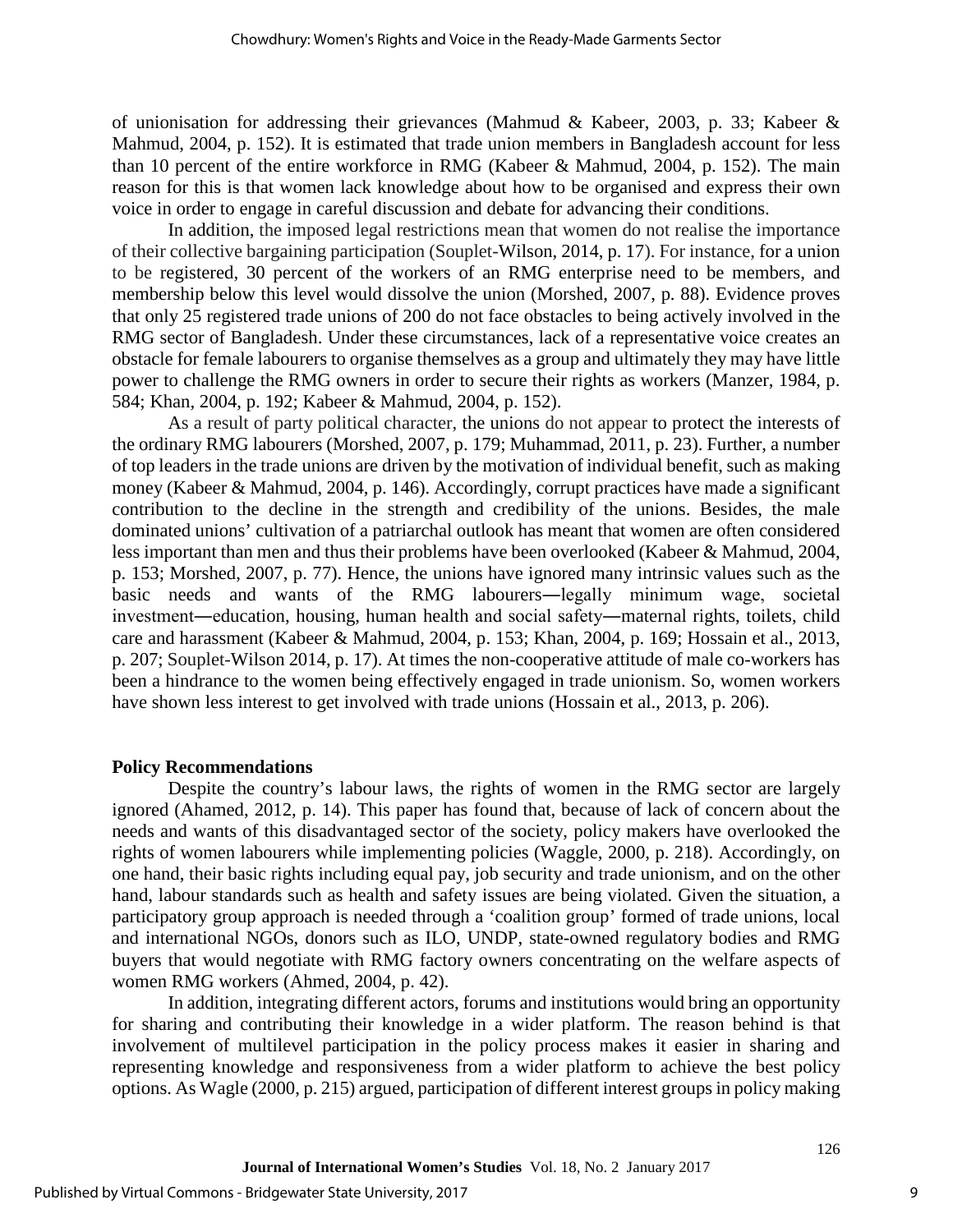ensures communities are more aware about policy formulation together with its affect on them. He further added that when policies negatively affect certain groups of people, participation in policy making may give them an opportunity to modify those policies. In that regard, this paper offers a new policy model-process through integration between institutional and group theories, which might be helpful to uphold the rights and voices of women workers in the elite-controlled RMG sector of Bangladesh.

In particular, this new model process focuses on the Bangladesh government's increased attention for effective implementation of ILO codes of conduct (Ahamed, 2012, p. 21). It is proposed that, based on ILO convention, the Ministry of Law (MOL) should enact antidiscriminatory laws and enforce protective legislation for women RMG workers regarding wage payments, maternity leave, job security and health insurance facilities. Evidence also proves that better paid jobs and better working conditions enhance women's strength for improved productivity (Morshed, 2007, p. 150).In this respect, the Ministry of Labour (MLA) has to play a pivotal role in implementing basic labour rights such as 'formal appointment letters' and minimum wages based on 'equal pay for equal work' for women RMG labourers (IFC, 2011, p. 20).A similar view was proposed by Kabeer (n. d, para. 97-98) who argued that, transforming women workers 'inferior economic position and establishing their rights to earn with dignity rather than charity "has long been the objective of our welfare states".

Furthermore, the new model would also promote the involvement of different stakeholders such as the donors together with international NGOs in taking responsibility for providing financial incentives and technical assistance to the RMG owners for implementing safety standards, low cost housing, child care, health insurance facilities and on the job training for capacity building of women RMG workers (Khan, 2004, p. 214; IFC, 2011, p. 32; Ahamed, 2012, p. 16). However, in terms of designing and implementing the program, specifically regarding the utilisation of funds and resources, the responsibility should lie in the hands of a coalition group of different stakeholders of RMG. In that regards, adequate funds should be available for factory owners for mitigating the huge compliance costs.

Further, the government needs to play a significant role in creating an environment to improve RMG entrepreneurs' productivity and also their compliance with workplace health and safety standards by reducing a substantial amount of tariff or by reducing their tax burden (Ahmed, 2004, p. 42; Mintrom 2012, p. 32) .In this way, the factory owners will be able to gain production efficiency and market competencies that may lead to benefit both entrepreneurs and their employees at least cost and contribute more to the high value added chain in RMG. Industrial development in RMG, in this way, might promote economic benefits and social benefits as well (Patton et al., 2013, p. 197).

It has already been established that the level of wage is largely determined by the skilled workforce, living standard, high technologies, innovation and improved productivity (Morshed, 2007, p. 154). In that case, local NGOs, trade union groups and BGMEA should play an effective role by facilitating and educating women workers to participate in basic skills training including legal literacy. This may increase women workers' bargaining with the RMG owners and assisting the workers in the changing pattern of both national and global trading activities (Kabeer & Mahmud, 2004, p. 157; Rahman, 2013, p. 24).

In addition, the coalition group need to identify innovative product design and support financial and technical capacities and provide managerial skills and training for RMG professionals through industrial-academic collaborations. As a consequence of this, increasing the level of skill of women workers together with other service providers would help to strengthen the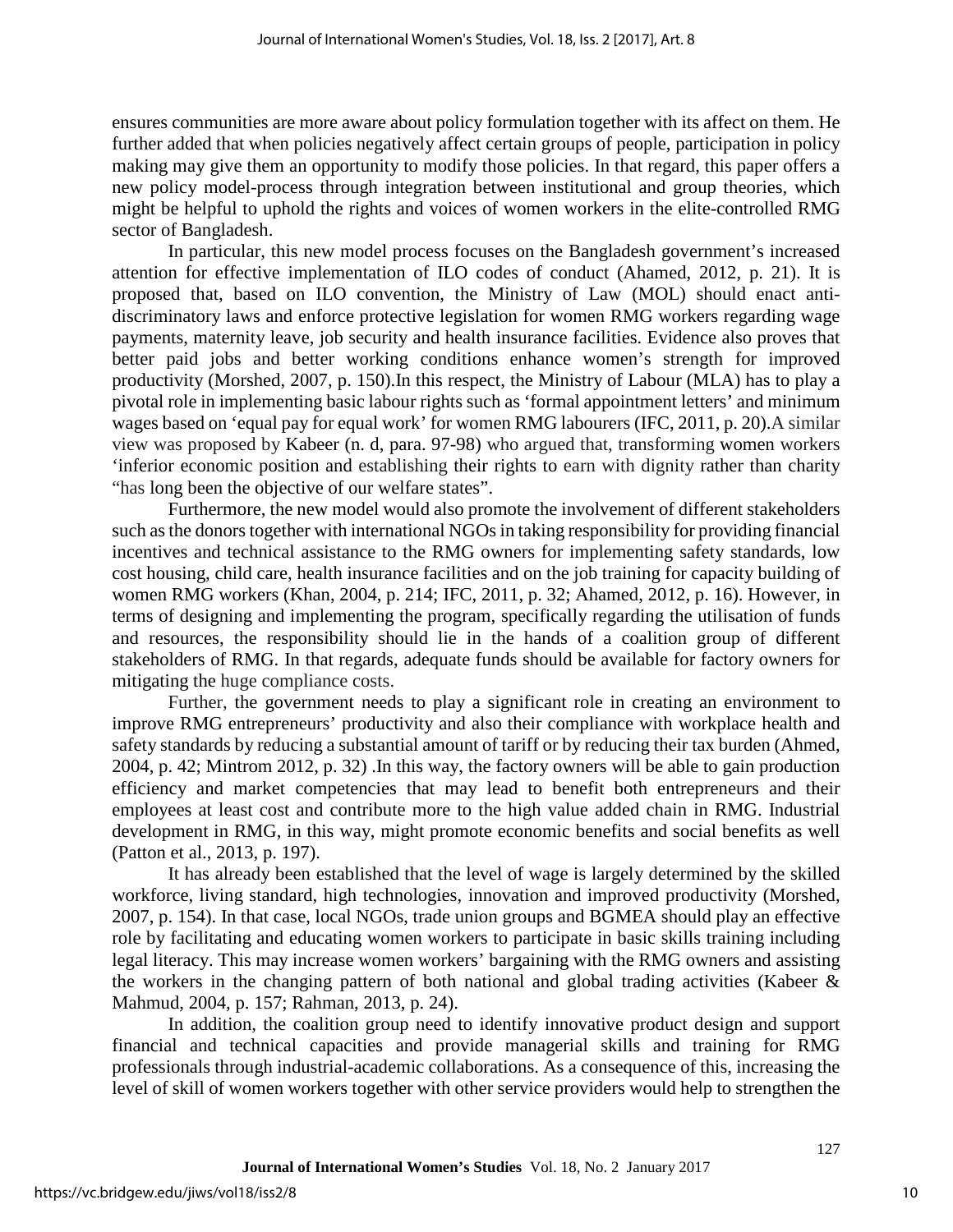country's competitiveness for foreign investment in the RMG industry (IFC, 2011, p. 58). This will also increase labourers' productivity and the economic growth of the country.

The right to form trade unions in every garment factory is inevitable to improve labour standards and the productivity outcomes of women workers in the RMG sector of Bangladesh (Khan, 2004, p. 213). In that case, initiatives by donors, civil society, concerned ministries and departments of the Bangladesh government are necessary to enforce or amend laws to ensure RMG workers' full freedom in participating to trade union activities. Furthermore, representatives of women workers will be incorporated in the collective bargaining practices so that they are able to raise their voice. One notable instance, in Durban of South Africa, is a trade union group named 'Self Employed Women's Union,' which has succeeded in negotiating with Durban Central Council to strengthen the bargaining capacity of the poor people to raise their income, alleviate poverty and generate employment, including gender rights (Skinner & Valodia, 2003, p. 432, 438).

The government, and all other stakeholders, have to accommodate new labour unions and have to make the existing organisations active, to concentrate more on avoidable matters such as labour unrest, which has a negative influence on productivity. Given this context, whole hearted support from public officials is essential to keep the unions out of partisan politics and to bring the union leaders and factory owners, who are involved in corruption and unlawful activities to justice (Caiden & Sundaram, 2004, p. 384).

Therefore, the proposed model highlights that vigorously participating in trade unions could help RMG workers to put forward their grievances in a more organised way to benefit both RMG owners and women workers. A good example is the case of Malaysia, where trade unions have significantly contributed to enhancing the workers' productivity together with narrowing their gender wage gap. Similarly, trade unions played a pivotal role to mediate between the textile workers and factory owners for settling disputes and pay fixation in Cambodia (Ahamed, 2012, p. 4).

Further, this model also acknowledges that the efforts to improve legislation will not be effective without monitoring. It has been emphasised that a compliance monitoring team (CMT) should be formed in collaboration with donors, trade unions, local NGOs, RMG owners, stateowned regulatory bodies and foreign buyers. For ensuring the occupational health safety act, code of conduct and the core labour standards, the ILO has to take a lead role to allocate different roles to different stakeholders (Ahamed, 2012, p. 18). Furthermore, for fruitful implementation, the performance of this collaboration project should be monitored on a regular basis. This would reduce the risks of project failures, together with compliance costs. In addition to this, MOL and MLA should take disciplinary action against their corrupt inspectors. Further, MOL and MLA, BGMEA and local NGOs need to work together to arrange extensive professional training for the inspectors to build their capacity and responsibility to attain better outcomes. This collective responsibility will make the CMT members accountable to improve the position of women labourers in RMG (Skinner & Valodia, 2003, p. 440).

Moreover, the powers of buyers will be integrated to create pressure on the RMG owners to comply with a code of conduct through initiating a certification system. In that case, exporters who continue fail to meet the compliance benchmarks, may have their license to participate in the RMG market withdrawn. Thus, the introduction of a compliance certification system through foreign buyers will work as a 'bargaining tool' to comply with these codes of conduct (Rahman, 2013, p. 25). It is possible that the successful US-Cambodia trade agreement 'Better factories program in Cambodia', which introduced an ILO supervisory and monitoring system, could be used as a role model for a viable RMG industry agreement in Bangladesh (Ahamed, 2012, p. 22).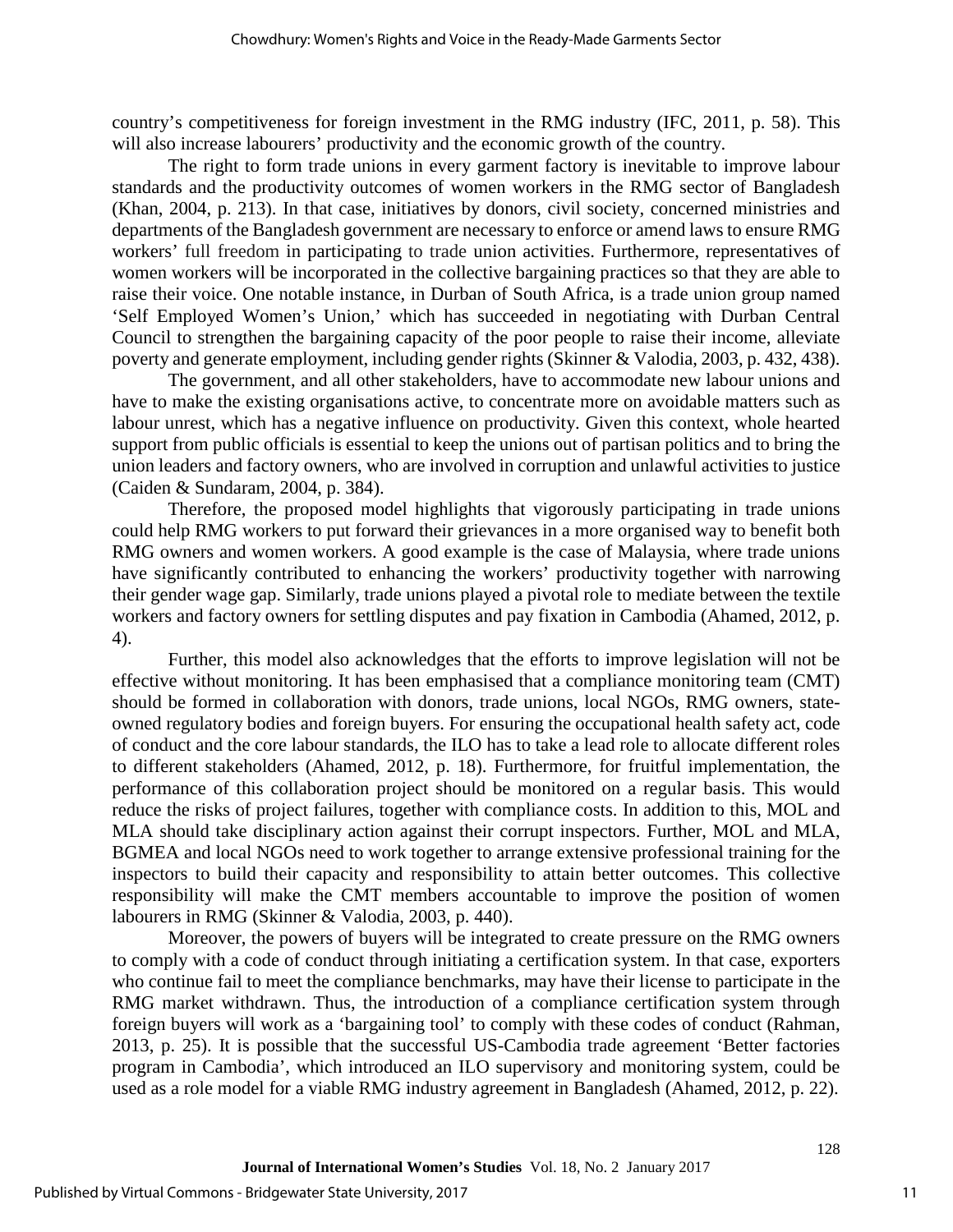Additionally, the trade union groups should be well informed about their role in monitoring compliance. They could be instrumental in the government of Bangladesh with feedback from women workers in RMG by organising seminars, workshops and round table discussions from time to time. In this way, involving different stakeholders in the participatory monitoring approaches would help to improve the status-quo of women RMG workers (IFC, 2011, p. 16).

#### **Conclusions**

Economic globalisation has enhanced trade liberalisation, which led to the growth of RMG industries and more employment opportunities for women labourers in Bangladesh (Ahmed, 2004, p. 43; Morshed, 2007, p. 148; Rahman, 2009, p. 23; Hossain et al., 2013, p. 198). However, according to the United Nations' MDG report in 2014, 5 percent of people live below US\$ 1. 25 a day in Bangladesh. For that reason, jobs in the RMG sector are indispensible to enhance women worker's family income and their living standards. Jobs in the RMG sector have brought benefits to millions of poor women. Being productive economically has not only reshaped the traditional gender roles assigned to women from the patriarchal attitudes of the country, but involved broader social reform in Bangladesh (Morshed, 2007, p. 178). Nevertheless, these benefits have been accompanied by severe exploitation of women as virtual 'slaves' of the RMG industry.

Labour rights are human rights as acknowledged in articles 23(1), 23 (2), 23 (3), 23(4), 24, 25 (1) and 25 (2) of universal declaration of human rights (UDHR). [5](#page-12-0) Nonetheless, inadequate legislation has been associated with a lack of integration between the government and the RMG owners for ensuring labour rights as well as codes of conduct. This not only challenges articles 15 (a), 15 (b), 15 (c), 34(1) and 38 of the constitution of Bangladesh  $1972^6$  $1972^6$  regarding women RMG workers' voice and security to protect their rights but is a violation of fundamental human rights under the abovementioned articles of UDHR. Indeed, the majority of female labourers are ignorant about their rights (Kabeer & Mahmud, 2004, p. 155). As a consequence of this, the women RMG workers in Bangladesh neglect the issue of their fundamental rights.

Under these circumstances, based on a combination of the institutional and group theoretical structures, the study connects different stakeholders such as trade unions, donors, civil

 $\overline{\phantom{a}}$ 

<span id="page-12-0"></span> $<sup>5</sup>$  Article 23 (1) 'Everyone has the right to work, to free choice of employment, to just and favourable conditions of</sup> work and to protection against unemployment', Article 23 (2) 'Everyone, without any discrimination, has the right to equal pay for equal work', Article 23 (3) 'Everyone who works has the right to just and favourable remuneration ensuring for himself and his family an existence worthy of human dignity, and supplemented, if necessary, by other means of social protection', Article 23 (4) 'Everyone has the right to form and to join trade unions for the protection of his interests', Article 24 'Everyone has the right to rest and leisure, including reasonable limitation of working hours and periodic holidays with pay', Article 25 (1) 'Everyone has the right to a standard of living adequate for the health and well- being of himself and of his family, including food, clothing, housing and medical care and necessary social services, and the right to security in the event of unemployment, sickness, disability, widowhood, old age or other lack of livelihood in circumstances beyond his control', Article 25 (2) 'Motherhood and childhood are entitled to special care and assistance. All children, whether born in or out of wedlock, shall enjoy the same social protection' (United Nations 1948).

<span id="page-12-1"></span> $6$  Article 15 (a) 'The provision of the basic necessities of life, including food, clothing, shelter, education and medical care', Article 15 (b) 'The right to work, that is the right to guaranteed employment at a reasonable wage having regard to the quantity and quality of work', Article 15 (c) 'The right to reasonable rest, recreation and leisure; and the right to social security, that is to say to public assistance in cases of undeserved want arising from unemployment, illness or disablement, or suffered by widows or orphans or in old age, or in other such cases', Article 34 (1) 'All forms of forced labour are prohibited and any contravention of this provision shall be an offence punishable in accordance with law ', Article 38 aforementioned in footnote 4 (The Constitution of Peoples Republic of Bangladesh 1972).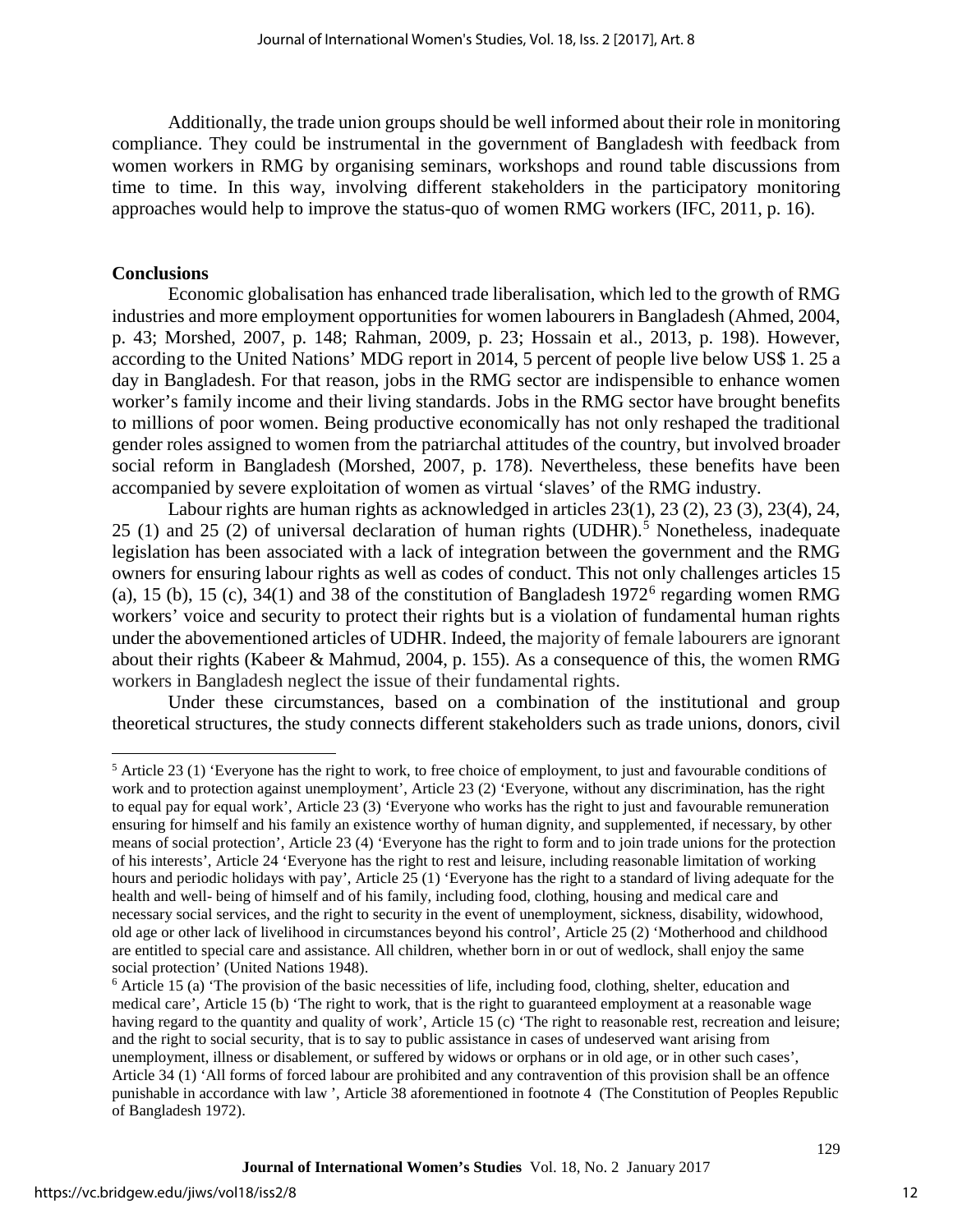society, NGOs, public officials and RMG entrepreneurs in reforming the RMG sector. As a coalition group, these stakeholders all have a significant role in the new policy model process in representing knowledge and responsiveness to put into practice effective policy measures to ensure fundamental rights and voice to enhance the empowerment of women workers, and at the same time strengthen the productivity of the RMG sector of Bangladesh.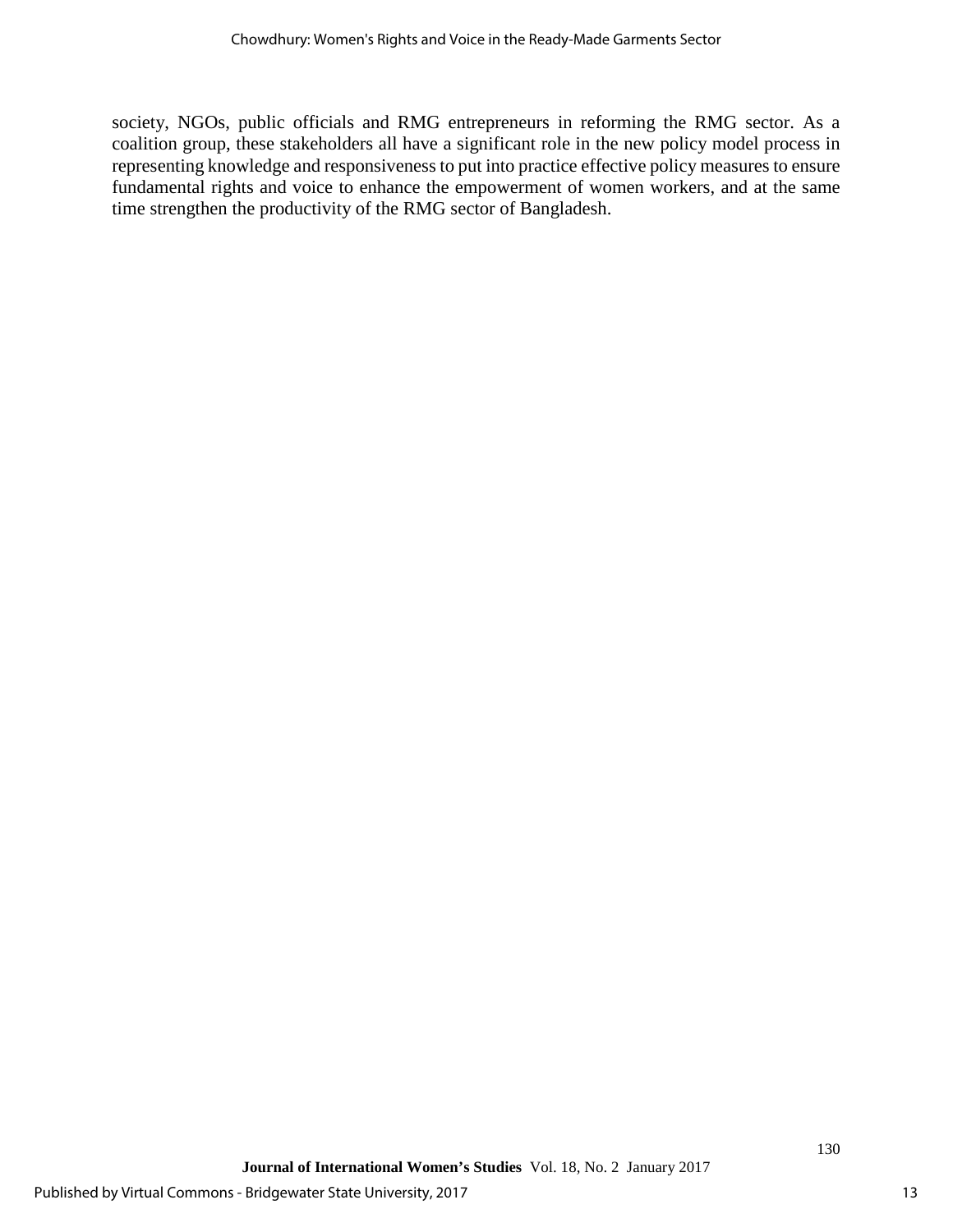**References** 

- Absar, S. S. (2001). Problems surrounding wages: The readymade garments sector in Bangladesh*. Labour and Management in Development Journal* 2(7), 1*-*17.
- Afsar, R. (2004). Sociological implications of female labour migration in Bangladesh. In R. Sobhan, & N. Khundker (Eds.), *Globalization and Gender* (pp. 91-151*)*, Bangladesh, Dhaka: The University Press Limited.
- Ahamed, F. (2012). Improving social compliance in Bangladesh's ready-made garment industry. *Labour Management in Development* 13, 1-26.
- Ahmed, F.E. (2004). The rise of the Bangladesh garment industry: Globalization, women workers, and voice. *NWSA Journal* 16(2), 34-45.
- Ara, L.A., & Rahman, M.M. (2009). The competitiveness and future challenges of Bangladesh in international trade, WTO Research Centre, Aoyama Gakuin University, Tokyo, Japan.
- Asian Development Bank. (2015). *Bangladesh, consolidating export -led growth: Country diagnostic study.* Mandaluyong city, Philippines: Asian Development Bank.
- Bangladesh Bank. (2014*). Annual Report (2013*-*2014)*, Bangladesh Bank, The Central Bank of Bangladesh, Dhaka, Retrieved from: http://www.bb.gov.bd/
- Bangladesh Bureau of Statistics. (2008). *Gender Statistics of Bangladesh,* Planning Division, Ministry of Planning, Government of the People's Republic of Bangladesh, Dhaka. Retrieved from: WebTestApplication /userfiles/Image/.../YB-2012.pdf
- Bangladesh Garment Manufacturers and Exporters Association. (2014*).* Retrieved from: http://www. bgmea.com.bd/homes/pages/trade information
	- \_\_\_\_\_ (2015*).* Retrieved from: http://www.bgmea.com.bd/homes/Pages/ tradeinformation
- Caiden, G., & Sundaram, P. (2004). The specificity of public service reform. *Public Administration and Development* 24, 373-383.
- Devas, N. (2005). The challenges of decentralization. Paper presented at 4<sup>th</sup> Global Forum on Fighting Corruption: Brasilia, 7-10 June 2005.
- English, B. (2013). Global women's work: Historical perspective on the textile and garment industries. *Journal of International Affairs* 67(1), 67-82.
- Feldman, S. (2009). Historicizing garment manufacturing in Bangladesh: Gender, generation, and new regulatory regimes. *Journal of International Women's Studies,* 11 (1), 268-288.
- Hilson, G., & Ackan-Baidoo, A. (2011). Can microcredit services alleviate hardship in African small-scale mining communities?. *World Development* 39 (7), 1191–1203. doi:10.1016/j.worlddev.2010.10.004
- Hossan, C.G., Sarker, MD. A.R., & Afroze, R. (2012). Recent unrest in the RMG sector of Bangladesh: Is this an outcome of poor labour practices?. *International Journal of Business and Management* 7(3), 206-218.
- Hossain, M.D.I., Mathbor, G.M., &Semenza, R. (2013). Feminization and labour vulnerability in global manufacturing industries: Gendered discourse matter. *Asian Social Work and Policy Review* 7(3), 197-212.
- Inglehart, R., Norris, P., & Welzel, C. (2004). Gender equality and democracy. *Gender* 1(2), 1- 35.
- International Finance Corporation. (2011*). Fostering women's economic empowerment the case of Bangladesh.* Washington, DC: The World Bank Group.
- International Labour Organisation. (2004). *Addressing child labour in the Bangladesh garment industry 1995-2001*: *a systhesis of UNICEF and ILO evaluation studies of the*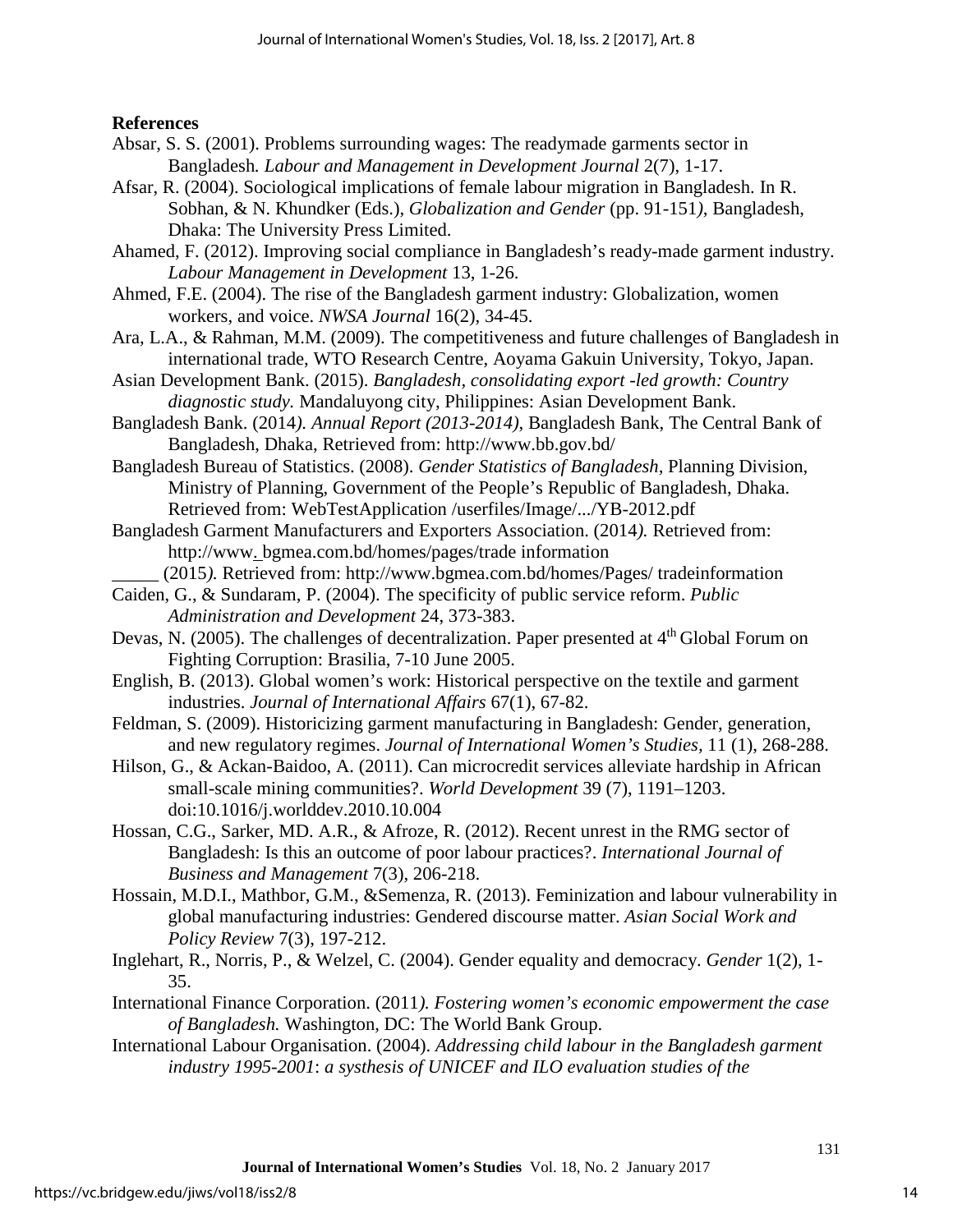*Bangladesh garment sector projects*. Dhaka, ILO publication, Geneva: International Labour Office.

- \_\_\_\_\_. (2005). *Promoting fair globalization in textiles and clothing in a post-MFA environment,* Dhaka, ILO publication, Geneva: International Labour Office.
- International Labour Organisation & Bangladesh Garment Manufacturers and Exporters Association. (2003). *A handbook on relevant national laws and regulation of Bangladesh.* Dhaka, Bangladesh: BGMEA publication.
- Islam, M.D. K., & Zahid, D. (2012).Socioeconomic deprivation and garment worker movement in Bangladesh: A sociological analysis. *American Journal of Sociological Research* 2(4), 82-89. doi.10.5923/j.sociology.20120204.05
- Kabeer, N. (1991). Cultural dopes or rational fools? Women and labour supply in the Bangladesh garment industry*. European Journal of Development Research* 3(1), 133-160. Retrieved from: http://dx.doi.org/10.1080/09578819108426544
- \_\_\_\_\_. (n.d.). *Globalization, labour standards and women's rights: Dilemmas of collective action in an interdependent world.* United Kingdom: Institute of Development Studies, University of Sussex.
- Kabeer, N. (2004). *Globalization, labour standards and women's rights: Dilemmas of collective (in) action in an interdependent world. Feminist Economics* 10 (1), 3-35. doi.10.1.1.198.650.
- Kabeer, N., & Mahmud, S. (2004). Globalization, gender and poverty: Bangladesh women workers in export and local markets. *Journal of International Development,* 16, 93-109. doi.10.1002/jid.1065
- \_\_\_\_\_. (2004). *Rags, riches and women workers: export*– *oriented garment manufacturing in Bangladesh.*In M. Carr (Ed.) *Chains of fortune: Linking Women Producers and Workers with Global Markets*, (pp. 133-164), London: Commonwealth Secretariat.
- Khan, Salma (1993). *The Fifty percent; women in development and policy in Bangladesh,* Dhaka, Bangladesh: The University Press Ltd.
- Khan, S.I. (2004). Gender issues and the ready-made garment industry of Bangladesh: the trade union context. In R. Sobhan & N. Khundker (Eds.), *Globalization and gender* (pp. 167- 212*)*, Dhaka, Bangladesh: The University Press Limited.
- Khosla, N. (2009). The ready-made garments industry in Bangladesh: a means to reducing gender-based social exclusion of women. *Journal of International Women's Studies*, 11(1), 289-303.
- Kibria, N. (2004). Becoming a garments worker: the mobilization of women into the garment factories of Bangladesh. In R. Sobhan & N. Khundker (Eds.), *Globalization and gender* (pp. 64-84*)*, Dhaka, Bangladesh: The University Press Limited.
- Kraft, M. E., & Furlong, S. R. (2010). *Public policy: politics analysis and alternatives.* (5<sup>th</sup> Ed.). Washington, DC: CQ Press.
- Lyons, M., & Smith, M. (2008). Gender pay equity, wage fixation and industrial relations reform in Australia: One step forward and two steps backward? *Employee Relations,* 30(1), 4-19.
- Mahmud, S. (2004). The labour use of women in rural Bangladesh. In R. Sobhan & N. Khundker (Eds.), *Globalization and gender* (pp. 25-56*)*, Bangladesh, Dhaka: The University Press Limited.
- Mahmud, S., & Kabeer, N. (2003). Compliance versus accountability: Struggles for dignity and daily bread in the Bangladesh garment industry. *The Bangladesh Development Studies* 29(3&4), 21-46.